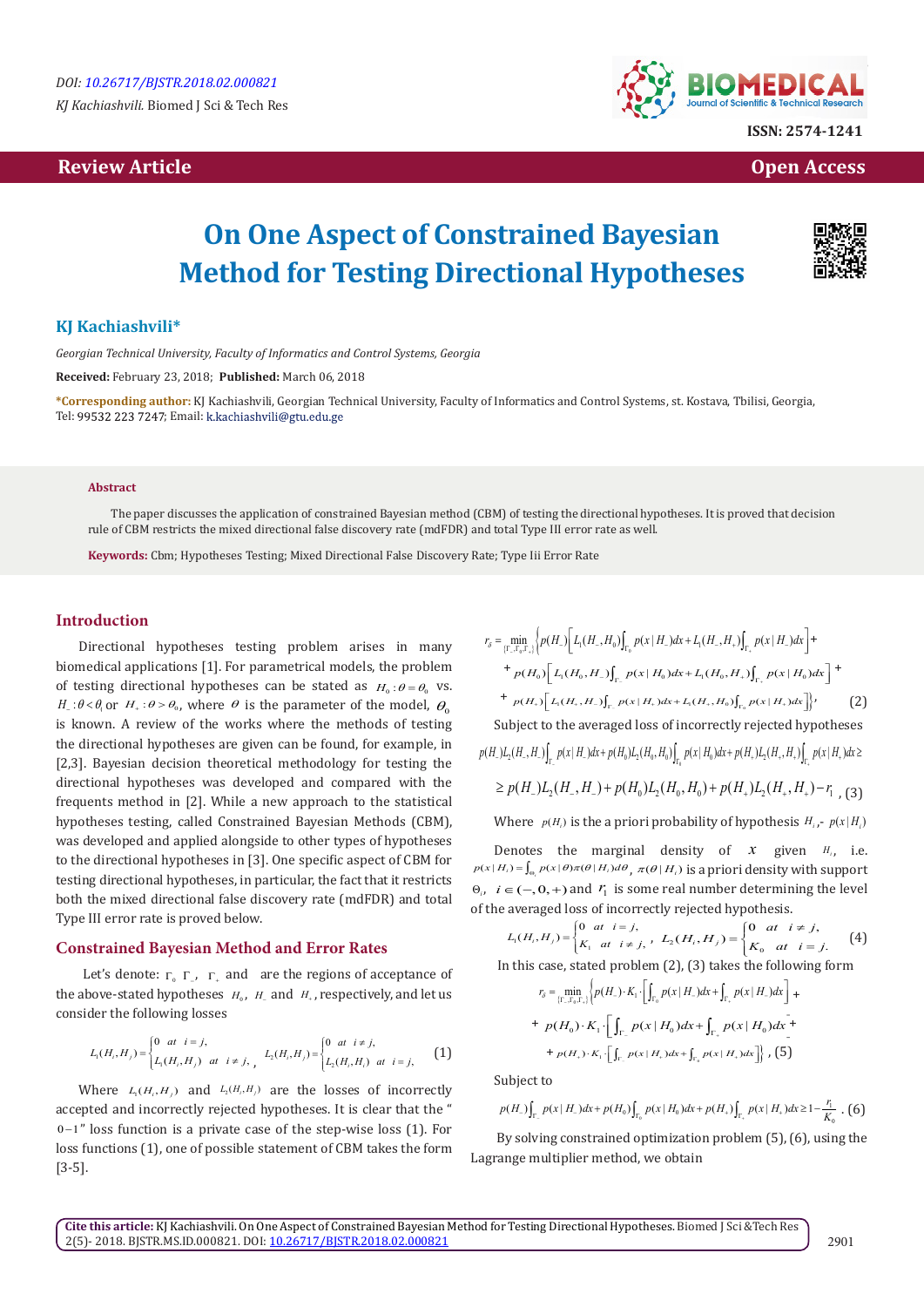$$
\Gamma_{-} = \{x : K_{1} \cdot (p(H_{0})p(x \mid H_{0}) + p(H_{+})p(x \mid H_{+})) < \lambda \cdot K_{0} \cdot p(H_{-})p(x \mid H_{-})\},\
$$
\n
$$
\Gamma_{0} = \{x : K_{1} \cdot (p(H_{-})p(x \mid H_{-}) + p(H_{+})p(x \mid H_{+})) < \lambda \cdot K_{0} \cdot p(H_{0})p(x \mid H_{0})\},\
$$
\n
$$
\Gamma_{+} = \{x : K_{1} \cdot (p(H_{-})p(x \mid H_{-}) + p(H_{0})p(x \mid H_{0})) < \lambda \cdot K_{0} \cdot p(H_{+})p(x \mid H_{+})\},\
$$

Where Lagrange multiplier  $\lambda$  is determined so that in (6) equality takes place. For optimality of testing directional hypotheses, different concepts such as: mixed directional false discovery rate *(mdFDR),* directional false discovery rate *(DFDR)* and the Type III errors are offered in [1,6-10]. Let us consider *mdFDR* which is the exected proportion of falsely selecting *H*<sub>−</sub> or *H*<sub>+</sub>. In our case, it has the following form

$$
mdFDR = P(x ∈ Γ_ | H_0) + P(x ∈ Γ_ | H_+) + P(x ∈ Γ_ | H_0) + P(x ∈ Γ_ | H_-) =
$$
  
= 
$$
\int_{\Gamma_+} p(x | H_0) dx + \int_{\Gamma_+} p(x | H_+) dx + \int_{\Gamma_+} p(x | H_0) dx + \int_{\Gamma_+} p(x | H_-) dx.
$$
 (8)

According to [6,9]. The Type III error rate is

*Type*-*III* error rate = 
$$
P(x \in \Gamma_- | H_0) + P(x \in \Gamma_+ | H_0)
$$
. (9)

But in [10]. It is defined as

*Type*-III *error rate* = 
$$
P(x \in \Gamma_- | H_+) + P(x \in \Gamma_+ | H_-)
$$
. (10)

Let us denote the Type III error rate (9) as  $\mathit{ERR}_{\mathit{III}}^T$  and Type III error rate  $(4)$  as  $\textit{ERR}_{\textit{III}}^{\kappa}$ .

From (8), (9) and (10), it follows that\n
$$
I_{\text{max}} = \text{max} \mathbb{E} \left[ \text{max} \right]
$$

$$
mdFDR = ERR_{III}^T + ERR_{I}^T
$$
 (11)

#### **Theorem**

When satisfying the condition  $\frac{1}{p_{\min}} \frac{1}{K_0}$  $\frac{1}{p_{\min}} \cdot \frac{r_1}{K_0} = \alpha$ , where  $p_{\min} = \min\{p(H_-), p(H_0), p(H_+) \},$ CBM with restriction level of (6) ensures a decision rule with mixed directional false discovery rate or with total Type III error rate less or equal to , *i.e.* with  $mdFDR = ERR_{III}^T + ERR_{III}^K \leq \alpha$ .

*Proof*: Because of specificity of decision rules of CBM, alongside of hypotheses acceptance regions, the regions of impossibility of making a decision exist. Therefore, instead of the condition

 $\int_{\Gamma_+} p(x | H_i) dx + \int_{\Gamma_0} p(x | H_i) dx + \int_{\Gamma_+} p(x | H_i) dx = 1$ ,  $i \in (-,0,+)$ ,

Of classical decision rules, the following condition is fulfilled in CBM

$$
\int_{\Gamma_{\cdot}} p(x \mid H_i) dx + \int_{\Gamma_0} p(x \mid H_i) dx + \int_{\Gamma_{\cdot}} p(x \mid H_i) dx + P(\text{im} d \mid H_i) = 1, \quad i \in (-, 0, +)
$$
\n(12)

Where  $P$ (*imd*  $|H_i|$ ) is the probability of impossibility of making a decision [3,11,12].

 Taking into account (12), condition (6) can be rewritten as follows

$$
p(H_{-})\int_{\Gamma_{-}} p(x | H_{-})dx + p(H_{0})\int_{\Gamma_{0}} p(x | H_{0})dx + p(H_{+})\int_{\Gamma_{+}} p(x | H_{+})dx =
$$
  
\n
$$
= p(H_{-})\left[1 - \int_{\Gamma_{+}} p(x | H_{-})dx - \int_{\Gamma_{0}} p(x | H_{-})dx - P(imd | H_{-})\right] +
$$
  
\n
$$
+ p(H_{0})\left[1 - \int_{\Gamma_{-}} p(x | H_{0})dx - \int_{\Gamma_{+}} p(x | H_{0})dx - P(imd | H_{0})\right] +
$$
  
\n
$$
+ p(H_{+})\left[1 - \int_{\Gamma_{-}} p(x | H_{+})dx - \int_{\Gamma_{0}} p(x | H_{+})dx - P(imd | H_{+})\right] =
$$
  
\n
$$
= 1 - p(H_{-})\left[\int_{\Gamma_{+}} p(x | H_{-})dx + \int_{\Gamma_{0}} p(x | H_{-})dx + P(imd | H_{-})\right] -
$$

$$
-p(H_0)\left[\int_{\Gamma_-} p(x \mid H_0) dx + \int_{\Gamma_+} p(x \mid H_0) dx + P(imd \mid H_0)\right] -
$$
  

$$
-p(H_+)\left[\int_{\Gamma_-} p(x \mid H_+) dx + \int_{\Gamma_0} p(x \mid H_+) dx + P(imd \mid H_+)\right] \ge 1 - \frac{r_1}{K_0}.
$$
 (13)

Let us denote  $p_{\min} = \min\{p(H_{-}), p(H_{0}), p(H_{+})\}$ . Then, from (13), we have

$$
\int_{\Gamma_+} p(x | H_-) dx + \int_{\Gamma_0} p(x | H_-) dx + P(imd | H_-) +
$$
\n
$$
\int_{\Gamma_-} p(x | H_0) dx + \int_{\Gamma_+} p(x | H_0) dx + P(imd | H_0) +
$$
\n
$$
\int_{\Gamma_-} p(x | H_+) dx + \int_{\Gamma_0} p(x | H_+) dx + P(imd | H_+) \le \frac{1}{P_{\min}} \cdot \frac{r_1}{K_0}.
$$
\n(14)

Taking into account (8), we write

$$
mdFDR + \int_{\Gamma_0} p(x | H_-) dx + \int_{\Gamma_0} p(x | H_+) dx + P(imd | H_-) +
$$
  
+  $P(imd | H_0) + P(imd | H_1) \le \frac{1}{P_{\min}} \cdot \frac{r_1}{K_0}$ ,

This proves the statement of the theorem.

### **Conclusion**

One more property of the optimality of CBM when testing the directional hypotheses is shown. In particular, when testing the directional hypotheses, the optimal decision rule of CBM restricts both the mixed directional false discovery rate (mdFDR) and total Type III error rate.

#### **References**

- 1. [Bansal NK, Hamedani GG, Maadooliat M \(2015\) Testing Multiple](http://onlinelibrary.wiley.com/doi/10.1111/biom.12430/abstract) [Hypotheses with Skewed Alternatives. Biometrics 72\(2\): 494-502.](http://onlinelibrary.wiley.com/doi/10.1111/biom.12430/abstract)
- 2. [Bansal NK, Sheng R \(2010\) Beyesian Decision Theoretic Approach to](https://epublications.marquette.edu/mscs_fac/48/) [Hypothesis Problems with Skewed Alternatives. J of Statistical Planning](https://epublications.marquette.edu/mscs_fac/48/) [and Inference 140: 2894-2903.](https://epublications.marquette.edu/mscs_fac/48/)
- 3. [Kachiashvili KJ \(2018\) Constrained Bayesian Methods of Hypotheses](https://www.researchgate.net/publication/322820180_Kachiashvili_KJ_2018_Constrained_Bayesian_Methods_of_Hypotheses_Testing_A_New_Philosophy_of_Hypotheses_Testing_in_Parallel_and_Sequential_Experiments_Nova_Science_Publishers_Inc456_p) [Testing: A New Philosophy of Hypotheses Testing in Parallel and](https://www.researchgate.net/publication/322820180_Kachiashvili_KJ_2018_Constrained_Bayesian_Methods_of_Hypotheses_Testing_A_New_Philosophy_of_Hypotheses_Testing_in_Parallel_and_Sequential_Experiments_Nova_Science_Publishers_Inc456_p) [Sequential Experiments. Nova Science Publishers Inc p. 456.](https://www.researchgate.net/publication/322820180_Kachiashvili_KJ_2018_Constrained_Bayesian_Methods_of_Hypotheses_Testing_A_New_Philosophy_of_Hypotheses_Testing_in_Parallel_and_Sequential_Experiments_Nova_Science_Publishers_Inc456_p)
- 4. Kachiashvili KJ, Hashmi MA, Mueed A (2012) Sensitivity Analysis of Classical and Conditional Bayesian Problems of Many Hypotheses Testing. Communications in Statistics-Theory and Methods 41(4): 591- 605.
- 5. [Kachiashvili KJ \(2011\) Investigation and Computation of Unconditional](http://scientific-journals.org/archive/vol1no2/vol1no2_2.pdf) [and Conditional Bayesian Problems of Hypothesis Testing. ARPN Journal](http://scientific-journals.org/archive/vol1no2/vol1no2_2.pdf) [of Systems and Software 1\(2\): 47-59.](http://scientific-journals.org/archive/vol1no2/vol1no2_2.pdf)
- 6. [Shaffer JP \(2002\) Multiplicity, directional \(Type III\) errors, and the null](https://www.ncbi.nlm.nih.gov/pubmed/12243306) [hypothesis. Psychological Methods 7\(3\): 356-369.](https://www.ncbi.nlm.nih.gov/pubmed/12243306)
- 7. Benjamini Y, Yekutieli D (2005) False discovery rate: Adjusted multiple confidence intervals for selecting parameters. Journal of the American Statistical Association 100: 71-93.
- 8. [Bansal NK, Miescke KJ \(2013\) A Bayesian decision theoretic approach](https://www.sciencedirect.com/science/article/pii/S0047259X13001103) [to directional multiple hypotheses problems. J of Multivariate Analysis](https://www.sciencedirect.com/science/article/pii/S0047259X13001103) [120: 205-215.](https://www.sciencedirect.com/science/article/pii/S0047259X13001103)
- 9. [Jones LV, Tukey JW \(2000\) A sensible formulation of the significance](https://www.ncbi.nlm.nih.gov/pubmed/11194204https:/www.ncbi.nlm.nih.gov/pubmed/11194204) [test. Psychological Methods 5\(4\): 411-414.](https://www.ncbi.nlm.nih.gov/pubmed/11194204https:/www.ncbi.nlm.nih.gov/pubmed/11194204)
- 10. [Kaiser HF \(1960\) Directional statistical decisions. Psychological Review](https://www.ncbi.nlm.nih.gov/pubmed/14404042) [67: 160-167.](https://www.ncbi.nlm.nih.gov/pubmed/14404042)
- 11. [Kachiashvili GK, Kachiashvili KJ, Mueed A \(2012\) Specific Features of](https://link.springer.com/article/10.1007/s13171-012-0014-8) [Regions of Acceptance of Hypotheses in Conditional Bayesian Problems](https://link.springer.com/article/10.1007/s13171-012-0014-8)

Biomedical Journal of **Scientific & Technical Research (BJSTR)** 2902